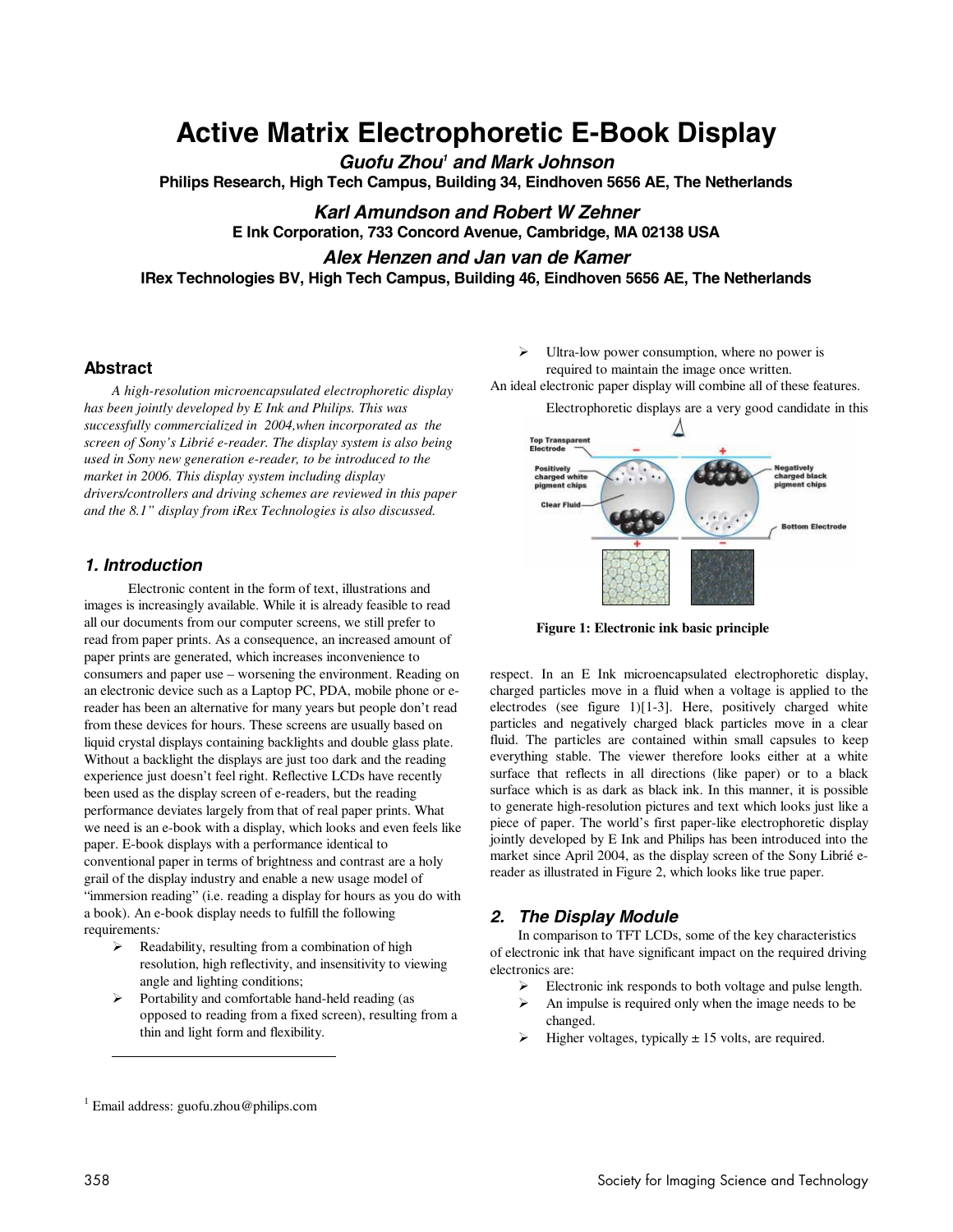$\triangleright$  The image stability of electronic ink requires the drive signal to represent the difference between the previous and desired new state, necessitating "differential driving" methods.



#### **Figure 2: Sony Librié -reader with 160ppi E Ink - Philips EPD screen**

Given these characteristics, several basic properties of the display electronics had to be re-thought :

- The higher voltage demands a redesign of the TFTstructure with two TFT's placed in series, as well as a newly designed source-driver architecture.
- Image stability necessitates the drive signal to be determined from the difference between the desired state and the previous state - this is referred to as "differential driving".
- $\triangleright$  Differential driving requires the presence of a positive and a negative voltage, as well as 0 V. For this reason, dedicated source drivers have been developed.



#### **Figure 3: system electronics**

Because of the differential drive required for proper addressing of electronic ink an entirely new display controller system is required to translate image data into voltages to be delivered to the panel.

To meet these demands, the firmware in the controller must translate the incoming pixel values into differential image information, and then determine the duration and amplitude of the voltage pulses necessary to effect the transition to the desired state from the previous display state (figure 3)[3,4].

# **3. Display Characteristics**

Based upon the above details, a module incorporating a highresolution display with a real paper-like look has been realized (Fig. 2). The characteristics of the display are described in the following table.

| Table1: Characteristics of the Philips/E Ink active matrix |  |  |  |  |
|------------------------------------------------------------|--|--|--|--|
| electrophoretic display in the Librié product              |  |  |  |  |

| Diagonal        | 6"               |
|-----------------|------------------|
| Columns x Rows  | 800 x 600 (SVGA) |
| Resolution      | 160ppi           |
| No. grey levels |                  |
| Reflectance     | 36% (typical)    |
| Contrast Ratio  | $9:1$ (typical)  |
| Viewing Angle   | $180^\circ$      |

## **4. Driving methods and greyscale performance**

The driving schemes used in this product were summarized in [6-9]. The principle of using a single reset pulse towards closest rail turned out to be very powerful in achieving accurate greyscale and minimal flicker/flashing and reduced image retention. Figure 4 illustrates a rail-stabilized driving principle based on reset to the closest rail. In this approach, the reset state is determined by the next image content regardless of the previous image and the graytones are always achieved via the closest rail. To achieve a light gray (LG) graytone between white and the middle gray (MG), the white state is selected as the reset state because it is the closest to the light gray. In contrast, to achieve a dark gray (DG) graytone between black and the middle gray (MG), the black state is selected as the reset state as it is the closest to the dark gray. In this way (figure 4), in an image update, the monochrome version of the new image is first obtained first, followed by the addition of the gray tones from their respectively closest rail states. A reasonably accurate graytone is achieved with minimized optical flicker and shortened update time.

Using an additional reset period and the introduction of a series of ac pulses prior to the driving waveforms further increases the greyscale accuracy [9]. Figure 5 shows a histogram for over 1000 pseudo-random transitions of the display between full screen images with four grey levels (white, black, and two intermediate grey states), addressed in one continuous sequence. The resulting grey states are not only evenly spaced across the optical range of the display, but also the maximum error within any state is less than +/- 1.5 L\*. (L\* is a unit of light ness as defined in the CIELAB standard, and can be calculated from reflectivity as  $L^* = 116$  $(R/R_0)^{1/3}$  – 16, where R and R<sub>0</sub> are the reflectivity of the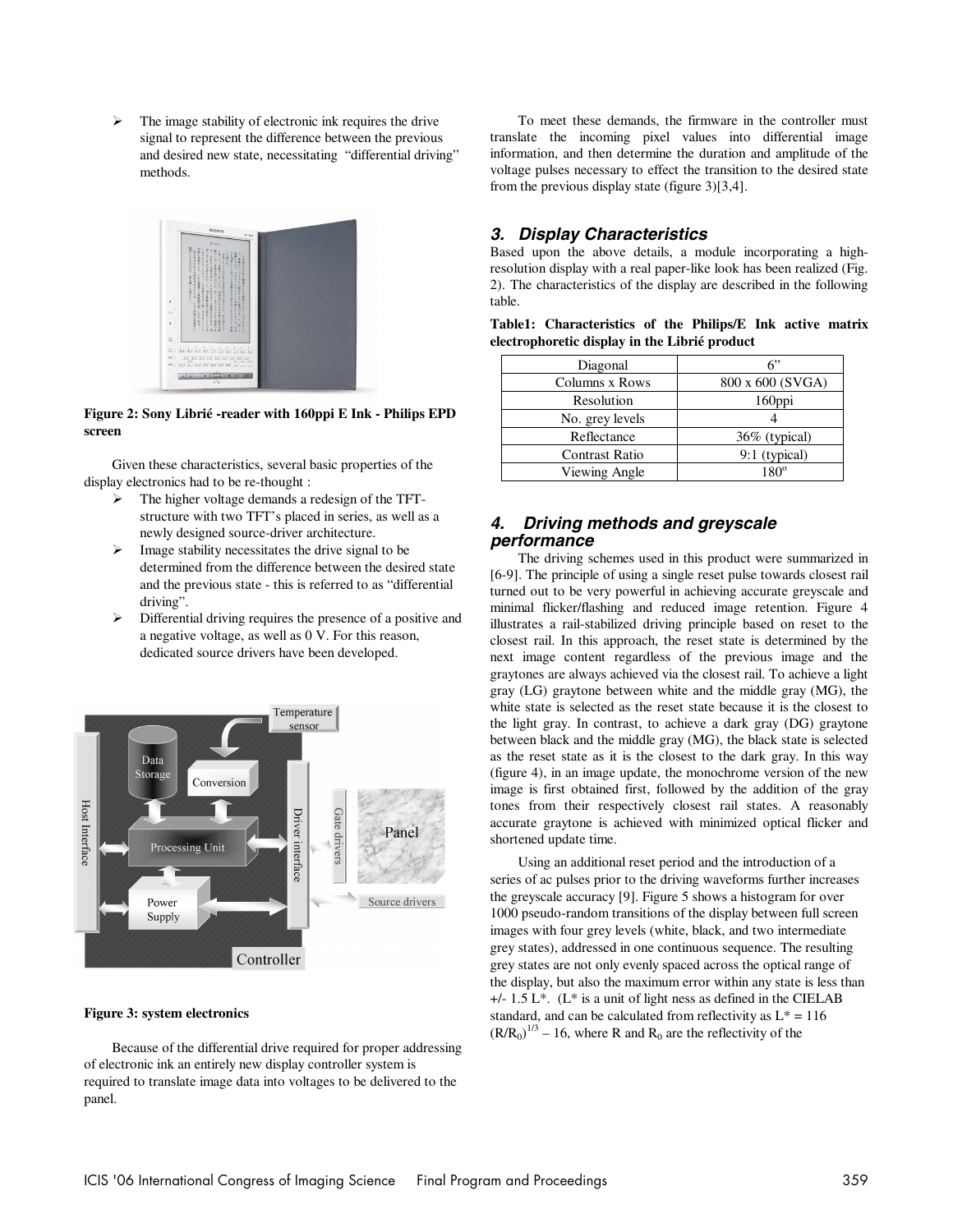

**Figure 4: Image update using reset to closest rail approach: Previous image (left hand side) is switched to a reset state formed by a 1 bit representation of the following image (middle) before being driven to final image (right hand side)**

sample and a 100% reflective standard, respectively.)

### **5. New Development**

Recently, it was reported that Sony would be introducing next generation e-reader based on the above display [10]. To further emulate the characteristics of conventional paper, the writing



#### **Figure 5: Histogram of over 1000 pseudo-random transitions of an AM display between full screen images with four gray levels.**

functionality on such e-paper display is also essential, which has recently been successfully demonstrated by Henzen et. al. as schematically shown in Figure 6 [11]. An electromagnetic input panel is integrated behind the imaging layer on the display panel, which touch sensor is provided by Wacom components, employing electromagnetic signals to detect position and status of a special, passive stylus, using the principle of electromagnetic resonance. The panel's electronic circuit delivers information about stylus position, pressure and even inclination, as well as the position of up to four switches incorporated in the stylus.

To be able to obtain immediate feedback to a user's action, special image update strategies were developed to increase the turnaround time of display update and new display controller logic was created. In stylus mode, drawing or erasing can be triggered by inverting the polarity of the applied drive voltage.



**Figure 6: Input panel module prototype** 

 More recently, iRex Technologies developed an 8.1" display with this touch/pen input functionality, which is integrated in their iLiad e-reader as shown in Figure 7. The characteristics of the display are summarized in Table 2. The iLiad product is ready for launch in the market in April 2006 [12].